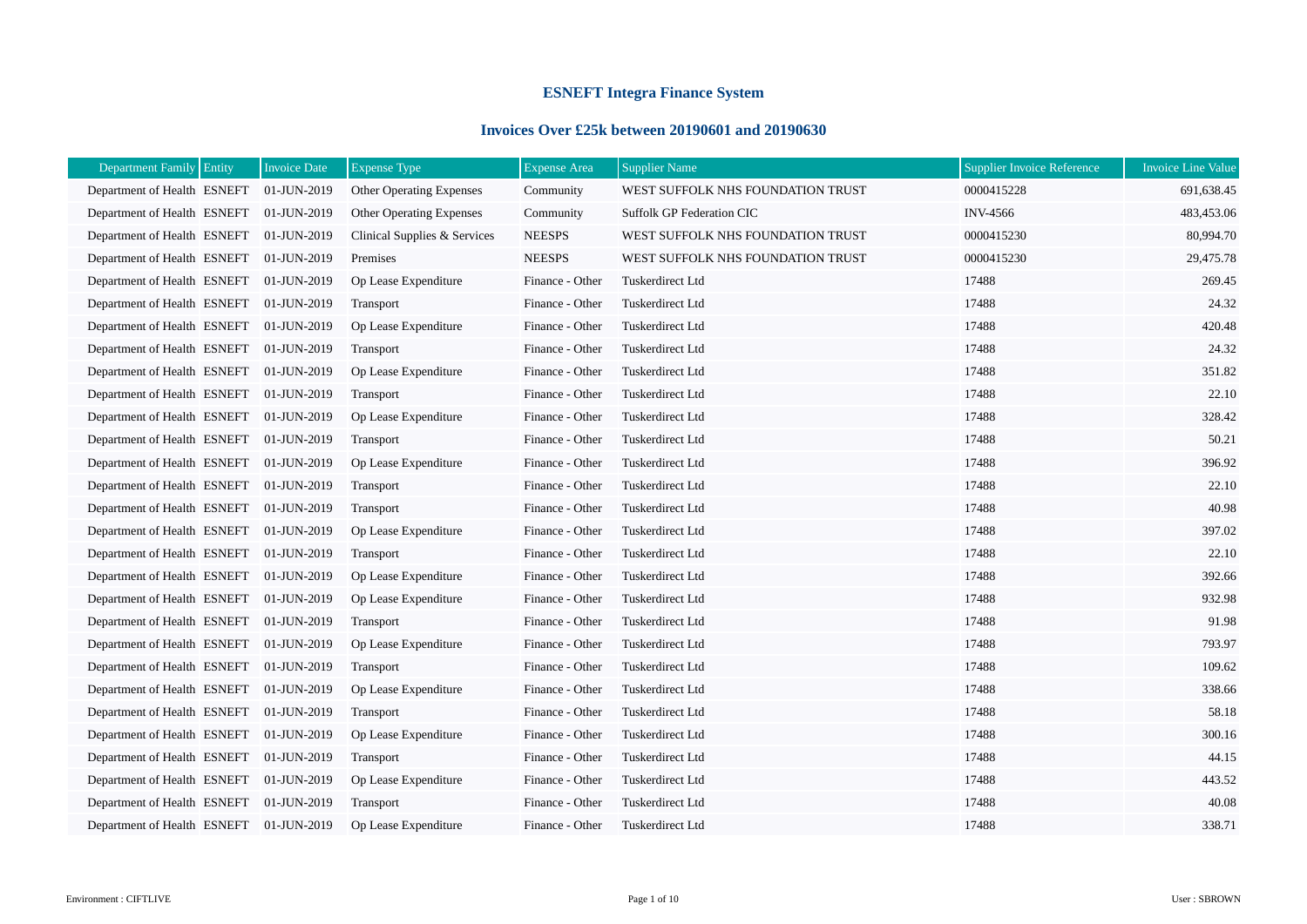| <b>Department Family</b><br>Entity      | <b>Invoice Date</b> | <b>Expense Type</b>  | <b>Expense Area</b> | <b>Supplier Name</b> | <b>Supplier Invoice Reference</b> | <b>Invoice Line Value</b> |
|-----------------------------------------|---------------------|----------------------|---------------------|----------------------|-----------------------------------|---------------------------|
| Department of Health ESNEFT             | 01-JUN-2019         | Transport            | Finance - Other     | Tuskerdirect Ltd     | 17488                             | 38.65                     |
| Department of Health ESNEFT             | 01-JUN-2019         | Op Lease Expenditure | Finance - Other     | Tuskerdirect Ltd     | 17488                             | 413.53                    |
| Department of Health ESNEFT             | 01-JUN-2019         | Transport            | Finance - Other     | Tuskerdirect Ltd     | 17488                             | 62.09                     |
| Department of Health ESNEFT             | 01-JUN-2019         | Op Lease Expenditure | Finance - Other     | Tuskerdirect Ltd     | 17488                             | 621.71                    |
| Department of Health ESNEFT             | 01-JUN-2019         | Transport            | Finance - Other     | Tuskerdirect Ltd     | 17488                             | 70.33                     |
| Department of Health ESNEFT 01-JUN-2019 |                     | Op Lease Expenditure | Finance - Other     | Tuskerdirect Ltd     | 17488                             | 456.40                    |
| Department of Health ESNEFT             | 01-JUN-2019         | Transport            | Finance - Other     | Tuskerdirect Ltd     | 17488                             | 70.33                     |
| Department of Health ESNEFT             | 01-JUN-2019         | Op Lease Expenditure | Finance - Other     | Tuskerdirect Ltd     | 17488                             | 289.99                    |
| Department of Health ESNEFT 01-JUN-2019 |                     | Transport            | Finance - Other     | Tuskerdirect Ltd     | 17488                             | 62.20                     |
| Department of Health ESNEFT 01-JUN-2019 |                     | Op Lease Expenditure | Finance - Other     | Tuskerdirect Ltd     | 17488                             | 685.19                    |
| Department of Health ESNEFT 01-JUN-2019 |                     | Transport            | Finance - Other     | Tuskerdirect Ltd     | 17488                             | 100.11                    |
| Department of Health ESNEFT             | 01-JUN-2019         | Op Lease Expenditure | Finance - Other     | Tuskerdirect Ltd     | 17488                             | 394.26                    |
| Department of Health ESNEFT             | 01-JUN-2019         | Transport            | Finance - Other     | Tuskerdirect Ltd     | 17488                             | 48.23                     |
| Department of Health ESNEFT             | 01-JUN-2019         | Op Lease Expenditure | Finance - Other     | Tuskerdirect Ltd     | 17488                             | 363.02                    |
| Department of Health ESNEFT             | 01-JUN-2019         | Transport            | Finance - Other     | Tuskerdirect Ltd     | 17488                             | 25.40                     |
| Department of Health ESNEFT 01-JUN-2019 |                     | Op Lease Expenditure | Finance - Other     | Tuskerdirect Ltd     | 17488                             | 300.19                    |
| Department of Health ESNEFT             | 01-JUN-2019         | Transport            | Finance - Other     | Tuskerdirect Ltd     | 17488                             | 44.29                     |
| Department of Health ESNEFT             | 01-JUN-2019         | Op Lease Expenditure | Finance - Other     | Tuskerdirect Ltd     | 17488                             | 368.11                    |
| Department of Health ESNEFT             | 01-JUN-2019         | Transport            | Finance - Other     | Tuskerdirect Ltd     | 17488                             | 36.44                     |
| Department of Health ESNEFT             | 01-JUN-2019         | Transport            | Finance - Other     | Tuskerdirect Ltd     | 17488                             | 26.23                     |
| Department of Health ESNEFT             | 01-JUN-2019         | Op Lease Expenditure | Finance - Other     | Tuskerdirect Ltd     | 17488                             | 267.16                    |
| Department of Health ESNEFT             | 01-JUN-2019         | Op Lease Expenditure | Finance - Other     | Tuskerdirect Ltd     | 17488                             | 339.20                    |
| Department of Health ESNEFT             | 01-JUN-2019         | Transport            | Finance - Other     | Tuskerdirect Ltd     | 17488                             | 24.32                     |
| Department of Health ESNEFT 01-JUN-2019 |                     | Op Lease Expenditure | Finance - Other     | Tuskerdirect Ltd     | 17488                             | 303.88                    |
| Department of Health ESNEFT             | 01-JUN-2019         | Transport            | Finance - Other     | Tuskerdirect Ltd     | 17488                             | 18.78                     |
| Department of Health ESNEFT             | 01-JUN-2019         | Transport            | Finance - Other     | Tuskerdirect Ltd     | 17488                             | 24.32                     |
| Department of Health ESNEFT             | 01-JUN-2019         | Op Lease Expenditure | Finance - Other     | Tuskerdirect Ltd     | 17488                             | 333.19                    |
| Department of Health ESNEFT             | 01-JUN-2019         | Transport            | Finance - Other     | Tuskerdirect Ltd     | 17488                             | 23.60                     |
| Department of Health ESNEFT 01-JUN-2019 |                     | Op Lease Expenditure | Finance - Other     | Tuskerdirect Ltd     | 17488                             | 202.45                    |
| Department of Health ESNEFT             | 01-JUN-2019         | Op Lease Expenditure | Finance - Other     | Tuskerdirect Ltd     | 17488                             | 310.82                    |
| Department of Health ESNEFT             | 01-JUN-2019         | Transport            | Finance - Other     | Tuskerdirect Ltd     | 17488                             | 29.63                     |
| Department of Health ESNEFT             | 01-JUN-2019         | Op Lease Expenditure | Finance - Other     | Tuskerdirect Ltd     | 17488                             | 653.27                    |
| Department of Health ESNEFT 01-JUN-2019 |                     | Transport            | Finance - Other     | Tuskerdirect Ltd     | 17488                             | 30.93                     |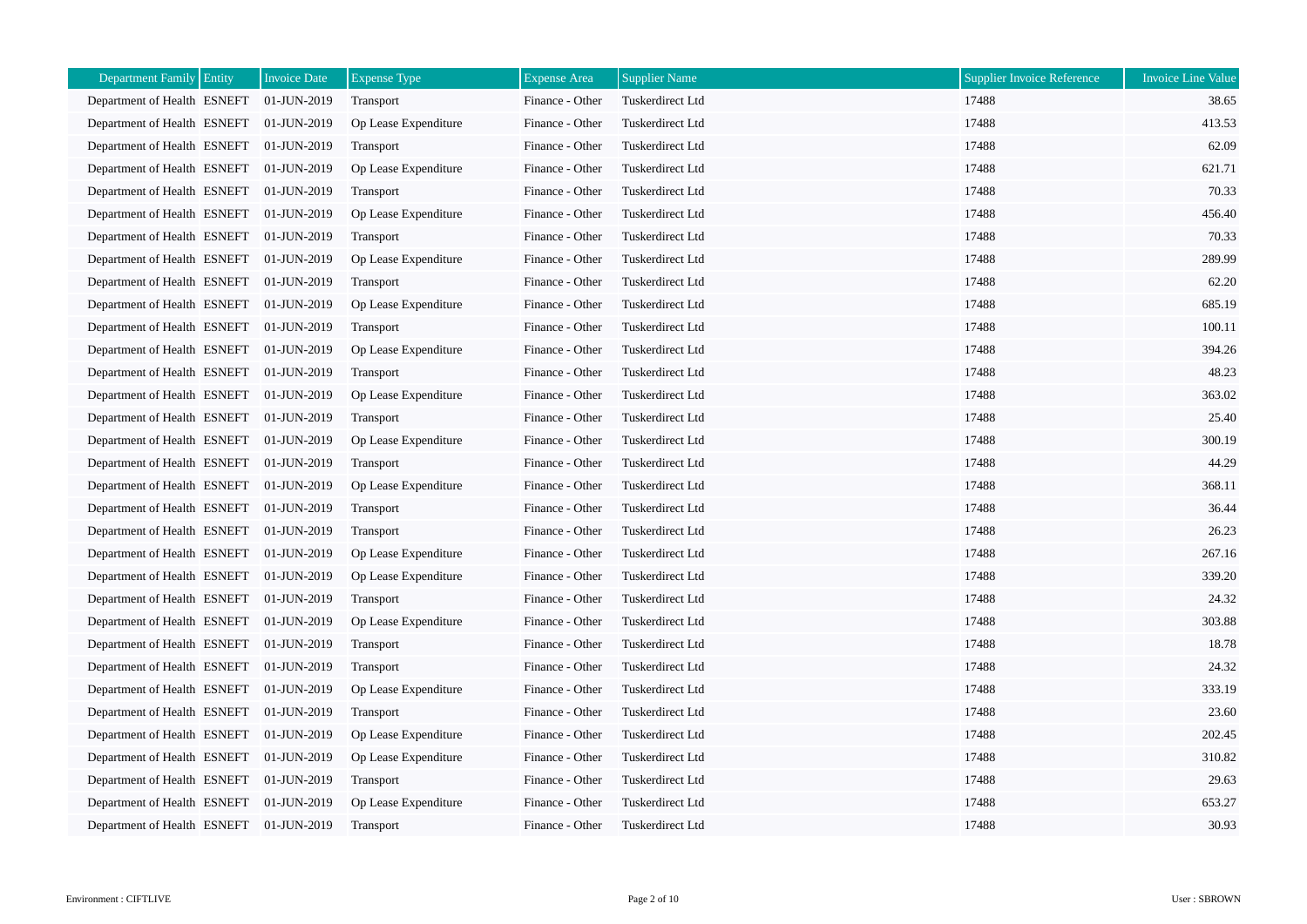| Entity<br><b>Department Family</b>      | <b>Invoice Date</b> | <b>Expense Type</b>  | <b>Expense Area</b> | <b>Supplier Name</b> | <b>Supplier Invoice Reference</b> | <b>Invoice Line Value</b> |
|-----------------------------------------|---------------------|----------------------|---------------------|----------------------|-----------------------------------|---------------------------|
| Department of Health ESNEFT             | 01-JUN-2019         | Transport            | Finance - Other     | Tuskerdirect Ltd     | 17488                             | 25.60                     |
| Department of Health ESNEFT             | 01-JUN-2019         | Op Lease Expenditure | Finance - Other     | Tuskerdirect Ltd     | 17488                             | 400.07                    |
| Department of Health ESNEFT             | 01-JUN-2019         | Transport            | Finance - Other     | Tuskerdirect Ltd     | 17488                             | 35.72                     |
| Department of Health ESNEFT             | 01-JUN-2019         | Op Lease Expenditure | Finance - Other     | Tuskerdirect Ltd     | 17488                             | 215.98                    |
| Department of Health ESNEFT             | 01-JUN-2019         | Op Lease Expenditure | Finance - Other     | Tuskerdirect Ltd     | 17488                             | 388.84                    |
| Department of Health ESNEFT 01-JUN-2019 |                     | Transport            | Finance - Other     | Tuskerdirect Ltd     | 17488                             | 26.23                     |
| Department of Health ESNEFT             | 01-JUN-2019         | Op Lease Expenditure | Finance - Other     | Tuskerdirect Ltd     | 17488                             | 289.56                    |
| Department of Health ESNEFT             | 01-JUN-2019         | Transport            | Finance - Other     | Tuskerdirect Ltd     | 17488                             | 20.99                     |
| Department of Health ESNEFT             | 01-JUN-2019         | Op Lease Expenditure | Finance - Other     | Tuskerdirect Ltd     | 17488                             | 426.31                    |
| Department of Health ESNEFT             | 01-JUN-2019         | Transport            | Finance - Other     | Tuskerdirect Ltd     | 17488                             | 31.19                     |
| Department of Health ESNEFT 01-JUN-2019 |                     | Op Lease Expenditure | Finance - Other     | Tuskerdirect Ltd     | 17488                             | 398.79                    |
| Department of Health ESNEFT             | 01-JUN-2019         | Transport            | Finance - Other     | Tuskerdirect Ltd     | 17488                             | 38.31                     |
| Department of Health ESNEFT             | 01-JUN-2019         | Op Lease Expenditure | Finance - Other     | Tuskerdirect Ltd     | 17488                             | 752.00                    |
| Department of Health ESNEFT             | 01-JUN-2019         | <b>Transport</b>     | Finance - Other     | Tuskerdirect Ltd     | 17488                             | 28.72                     |
| Department of Health ESNEFT             | 01-JUN-2019         | Op Lease Expenditure | Finance - Other     | Tuskerdirect Ltd     | 17488                             | 340.24                    |
| Department of Health ESNEFT 01-JUN-2019 |                     | Transport            | Finance - Other     | Tuskerdirect Ltd     | 17488                             | 35.93                     |
| Department of Health ESNEFT             | 01-JUN-2019         | Op Lease Expenditure | Finance - Other     | Tuskerdirect Ltd     | 17488                             | 267.27                    |
| Department of Health ESNEFT             | 01-JUN-2019         | <b>Transport</b>     | Finance - Other     | Tuskerdirect Ltd     | 17488                             | 38.65                     |
| Department of Health ESNEFT             | 01-JUN-2019         | Op Lease Expenditure | Finance - Other     | Tuskerdirect Ltd     | 17488                             | 392.97                    |
| Department of Health ESNEFT             | 01-JUN-2019         | Transport            | Finance - Other     | Tuskerdirect Ltd     | 17488                             | 45.08                     |
| Department of Health ESNEFT 01-JUN-2019 |                     | Op Lease Expenditure | Finance - Other     | Tuskerdirect Ltd     | 17488                             | 385.77                    |
| Department of Health ESNEFT             | 01-JUN-2019         | <b>Transport</b>     | Finance - Other     | Tuskerdirect Ltd     | 17488                             | 27.61                     |
| Department of Health ESNEFT             | 01-JUN-2019         | Op Lease Expenditure | Finance - Other     | Tuskerdirect Ltd     | 17488                             | 22.10                     |
| Department of Health ESNEFT 01-JUN-2019 |                     | Op Lease Expenditure | Finance - Other     | Tuskerdirect Ltd     | 17488                             | 418.26                    |
| Department of Health ESNEFT             | 01-JUN-2019         | Op Lease Expenditure | Finance - Other     | Tuskerdirect Ltd     | 17488                             | 296.60                    |
| Department of Health ESNEFT             | 01-JUN-2019         | Transport            | Finance - Other     | Tuskerdirect Ltd     | 17488                             | 30.64                     |
| Department of Health ESNEFT             | 01-JUN-2019         | Op Lease Expenditure | Finance - Other     | Tuskerdirect Ltd     | 17488                             | 301.22                    |
| Department of Health ESNEFT             | 01-JUN-2019         | Transport            | Finance - Other     | Tuskerdirect Ltd     | 17488                             | 24.32                     |
| Department of Health ESNEFT 01-JUN-2019 |                     | Op Lease Expenditure | Finance - Other     | Tuskerdirect Ltd     | 17488                             | 482.76                    |
| Department of Health ESNEFT             | 01-JUN-2019         | Transport            | Finance - Other     | Tuskerdirect Ltd     | 17488                             | 24.84                     |
| Department of Health ESNEFT 01-JUN-2019 |                     | Transport            | Finance - Other     | Tuskerdirect Ltd     | 17488                             | 56.45                     |
| Department of Health ESNEFT             | 01-JUN-2019         | Op Lease Expenditure | Finance - Other     | Tuskerdirect Ltd     | 17488                             | 523.44                    |
| Department of Health ESNEFT             | 01-JUN-2019         | Op Lease Expenditure | Finance - Other     | Tuskerdirect Ltd     | 17488                             | 714.29                    |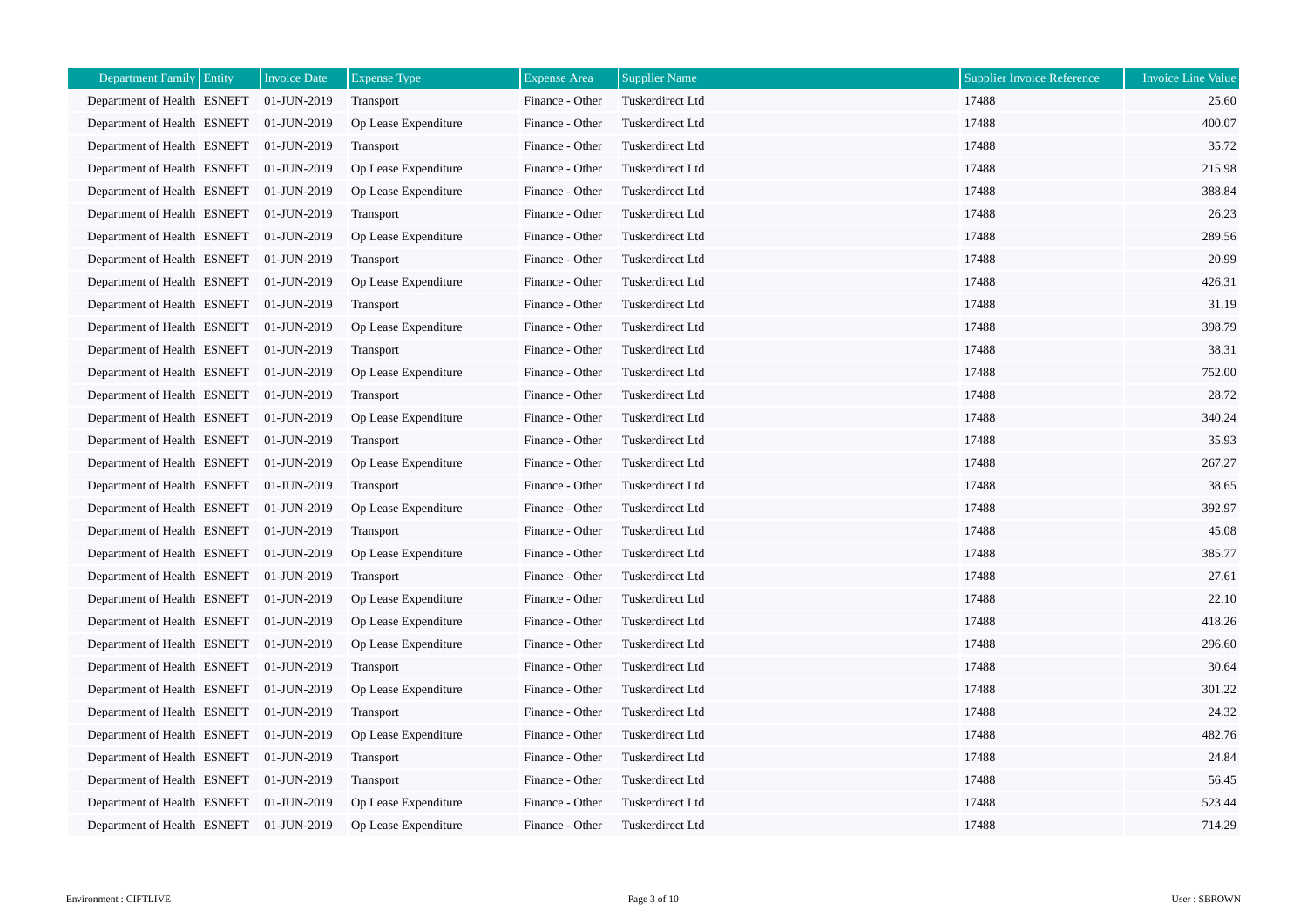| <b>Department Family</b><br>Entity      | <b>Invoice Date</b> | <b>Expense Type</b>  | <b>Expense Area</b> | <b>Supplier Name</b> | <b>Supplier Invoice Reference</b> | <b>Invoice Line Value</b> |
|-----------------------------------------|---------------------|----------------------|---------------------|----------------------|-----------------------------------|---------------------------|
| Department of Health ESNEFT             | 01-JUN-2019         | Transport            | Finance - Other     | Tuskerdirect Ltd     | 17488                             | 29.83                     |
| Department of Health ESNEFT             | 01-JUN-2019         | Op Lease Expenditure | Finance - Other     | Tuskerdirect Ltd     | 17488                             | 389.73                    |
| Department of Health ESNEFT             | 01-JUN-2019         | Transport            | Finance - Other     | Tuskerdirect Ltd     | 17488                             | 22.10                     |
| Department of Health ESNEFT 01-JUN-2019 |                     | Op Lease Expenditure | Finance - Other     | Tuskerdirect Ltd     | 17488                             | 1,432.70                  |
| Department of Health ESNEFT             | 01-JUN-2019         | Transport            | Finance - Other     | Tuskerdirect Ltd     | 17488                             | 33.14                     |
| Department of Health ESNEFT 01-JUN-2019 |                     | Op Lease Expenditure | Finance - Other     | Tuskerdirect Ltd     | 17488                             | 434.80                    |
| Department of Health ESNEFT             | 01-JUN-2019         | Transport            | Finance - Other     | Tuskerdirect Ltd     | 17488                             | 27.61                     |
| Department of Health ESNEFT             | 01-JUN-2019         | Op Lease Expenditure | Finance - Other     | Tuskerdirect Ltd     | 17488                             | 192.98                    |
| Department of Health ESNEFT 01-JUN-2019 |                     | Transport            | Finance - Other     | Tuskerdirect Ltd     | 17488                             | 31.77                     |
| Department of Health ESNEFT 01-JUN-2019 |                     | Op Lease Expenditure | Finance - Other     | Tuskerdirect Ltd     | 17488                             | 280.47                    |
| Department of Health ESNEFT 01-JUN-2019 |                     | Transport            | Finance - Other     | Tuskerdirect Ltd     | 17488                             | 44.57                     |
| Department of Health ESNEFT             | 01-JUN-2019         | Op Lease Expenditure | Finance - Other     | Tuskerdirect Ltd     | 17488                             | 675.84                    |
| Department of Health ESNEFT             | 01-JUN-2019         | Transport            | Finance - Other     | Tuskerdirect Ltd     | 17488                             | 30.37                     |
| Department of Health ESNEFT             | 01-JUN-2019         | Op Lease Expenditure | Finance - Other     | Tuskerdirect Ltd     | 17488                             | 386.06                    |
| Department of Health ESNEFT             | 01-JUN-2019         | Transport            | Finance - Other     | Tuskerdirect Ltd     | 17488                             | 33.44                     |
| Department of Health ESNEFT 01-JUN-2019 |                     | Op Lease Expenditure | Finance - Other     | Tuskerdirect Ltd     | 17488                             | 345.33                    |
| Department of Health ESNEFT             | 01-JUN-2019         | Transport            | Finance - Other     | Tuskerdirect Ltd     | 17488                             | 29.63                     |
| Department of Health ESNEFT             | 01-JUN-2019         | Op Lease Expenditure | Finance - Other     | Tuskerdirect Ltd     | 17488                             | 390.02                    |
| Department of Health ESNEFT             | $01$ -JUN-2019      | Transport            | Finance - Other     | Tuskerdirect Ltd     | 17488                             | 33.44                     |
| Department of Health ESNEFT             | 01-JUN-2019         | Op Lease Expenditure | Finance - Other     | Tuskerdirect Ltd     | 17488                             | 569.39                    |
| Department of Health ESNEFT             | 01-JUN-2019         | Transport            | Finance - Other     | Tuskerdirect Ltd     | 17488                             | 28.16                     |
| Department of Health ESNEFT             | 01-JUN-2019         | Op Lease Expenditure | Finance - Other     | Tuskerdirect Ltd     | 17488                             | 305.79                    |
| Department of Health ESNEFT             | 01-JUN-2019         | Transport            | Finance - Other     | Tuskerdirect Ltd     | 17488                             | 22.10                     |
| Department of Health ESNEFT 01-JUN-2019 |                     | Op Lease Expenditure | Finance - Other     | Tuskerdirect Ltd     | 17488                             | 392.27                    |
| Department of Health ESNEFT             | 01-JUN-2019         | Transport            | Finance - Other     | Tuskerdirect Ltd     | 17488                             | 27.61                     |
| Department of Health ESNEFT             | 01-JUN-2019         | Op Lease Expenditure | Finance - Other     | Tuskerdirect Ltd     | 17488                             | 350.77                    |
| Department of Health ESNEFT             | 01-JUN-2019         | Transport            | Finance - Other     | Tuskerdirect Ltd     | 17488                             | 20.99                     |
| Department of Health ESNEFT             | 01-JUN-2019         | Op Lease Expenditure | Finance - Other     | Tuskerdirect Ltd     | 17488                             | 243.03                    |
| Department of Health ESNEFT 01-JUN-2019 |                     | Transport            | Finance - Other     | Tuskerdirect Ltd     | 17488                             | 26.73                     |
| Department of Health ESNEFT             | 01-JUN-2019         | Op Lease Expenditure | Finance - Other     | Tuskerdirect Ltd     | 17488                             | 428.19                    |
| Department of Health ESNEFT             | 01-JUN-2019         | Transport            | Finance - Other     | Tuskerdirect Ltd     | 17488                             | 22.52                     |
| Department of Health ESNEFT             | 01-JUN-2019         | Op Lease Expenditure | Finance - Other     | Tuskerdirect Ltd     | 17488                             | 303.30                    |
| Department of Health ESNEFT 01-JUN-2019 |                     | Transport            | Finance - Other     | Tuskerdirect Ltd     | 17488                             | 43.85                     |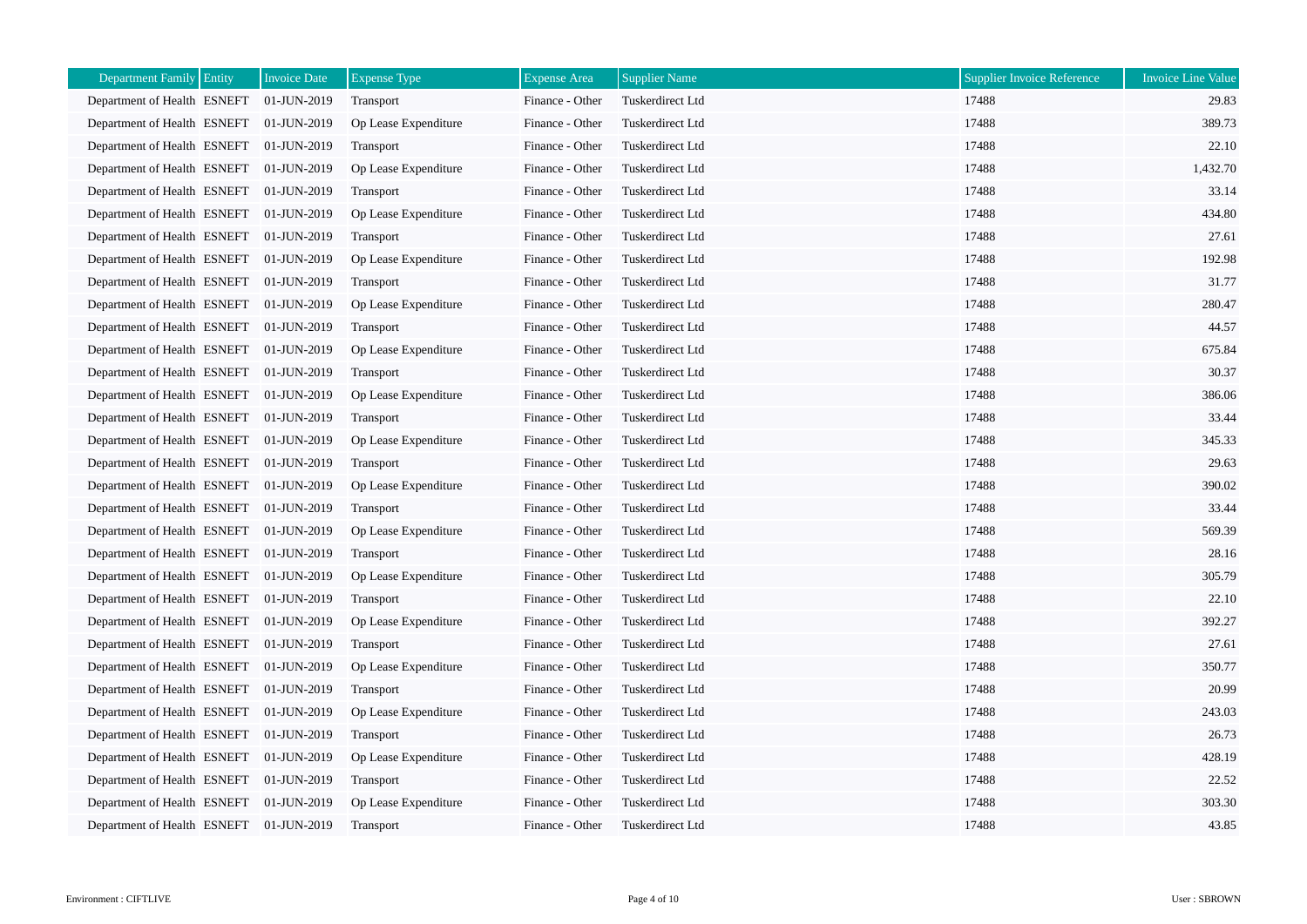| Department Family Entity                | <b>Invoice Date</b> | <b>Expense Type</b>             | <b>Expense Area</b>           | <b>Supplier Name</b>                    | <b>Supplier Invoice Reference</b> | <b>Invoice Line Value</b> |
|-----------------------------------------|---------------------|---------------------------------|-------------------------------|-----------------------------------------|-----------------------------------|---------------------------|
| Department of Health ESNEFT             | 01-JUN-2019         | Op Lease Expenditure            | Finance - Other               | Tuskerdirect Ltd                        | 17488                             | 325.40                    |
| Department of Health ESNEFT             | 01-JUN-2019         | Op Lease Expenditure            | Finance - Other               | Tuskerdirect Ltd                        | 17488                             | 30.05                     |
| Department of Health ESNEFT             | 01-JUN-2019         | Op Lease Expenditure            | Finance - Other               | Tuskerdirect Ltd                        | 17488                             | 386.62                    |
| Department of Health ESNEFT             | 01-JUN-2019         | Transport                       | Finance - Other               | Tuskerdirect Ltd                        | 17488                             | 22.52                     |
| Department of Health ESNEFT 01-JUN-2019 |                     | Op Lease Expenditure            | Finance - Other               | Tuskerdirect Ltd                        | 17488                             | 362.03                    |
| Department of Health ESNEFT             | $01$ -JUN-2019      | Transport                       | Finance - Other               | Tuskerdirect Ltd                        | 17488                             | 22.46                     |
| Department of Health ESNEFT             | 01-JUN-2019         | Op Lease Expenditure            | Finance - Other               | Tuskerdirect Ltd                        | 17488                             | 672.85                    |
| Department of Health ESNEFT 01-JUN-2019 |                     | Transport                       | Finance - Other               | Tuskerdirect Ltd                        | 17488                             | 30.40                     |
| Department of Health ESNEFT             | 01-JUN-2019         | Op Lease Expenditure            | Finance - Other               | Tuskerdirect Ltd                        | 17488                             | 373.54                    |
| Department of Health ESNEFT             | 01-JUN-2019         | Op Lease Expenditure            | Finance - Other               | Tuskerdirect Ltd                        | 17488                             | 31.79                     |
| Department of Health ESNEFT 01-JUN-2019 |                     | Op Lease Expenditure            | Finance - Other               | Tuskerdirect Ltd                        | 17488                             | 366.03                    |
| Department of Health ESNEFT             | 01-JUN-2019         | Transport                       | Finance - Other               | Tuskerdirect Ltd                        | 17488                             | 24.77                     |
| Department of Health ESNEFT             | 01-JUN-2019         | Op Lease Expenditure            | Finance - Other               | Tuskerdirect Ltd                        | 17488                             | 409.84                    |
| Department of Health ESNEFT 01-JUN-2019 |                     | Transport                       | Finance - Other               | Tuskerdirect Ltd                        | 17488                             | 36.48                     |
| Department of Health ESNEFT             | 01-JUN-2019         | Establishment                   | <b>NEESPS</b>                 | <b>Ers Transition Limited</b>           | INV-000007398                     | 105,110.98                |
| Department of Health ESNEFT             | 01-JUN-2019         | Other Payables                  | <b>Balance Sheet</b>          | Tuskerdirect Ltd                        | 17487                             | 27,514.40                 |
| Department of Health ESNEFT 01-JUN-2019 |                     | <b>Other Payables</b>           | <b>Balance Sheet</b>          | Tuskerdirect Ltd                        | 17487                             | 2,400.20                  |
| Department of Health ESNEFT             | 03-JUN-2019         | Cons - Agency                   | Non Divisional                | Litmus Managed Solutions Ltd            | 00000325                          | 397,290.95                |
| Department of Health ESNEFT             | 03-JUN-2019         | Premises                        | Estates                       | <b>Edf</b> Energy                       | 000005905858                      | 71,845.19                 |
| Department of Health ESNEFT             | 03-JUN-2019         | <b>Other Operating Expenses</b> | Therapies &<br>Rehabilitation | Allied Health Professionals Suffolk Cic | 2521                              | 293,903.25                |
| Department of Health ESNEFT             | 03-JUN-2019         | Premises                        | <b>NEESPS</b>                 | Clinisys Pathology Ltd                  | 25693                             | 54,991.93                 |
| Department of Health ESNEFT             | 03-JUN-2019         | Premises                        | Estates                       | <b>Edf</b> Energy                       | 000005901276                      | 42,791.04                 |
| Department of Health ESNEFT             | 04-JUN-2019         | Premises                        | Estates                       | <b>Edf</b> Energy                       | 000005935761                      | 25,253.66                 |
| Department of Health ESNEFT 04-JUN-2019 |                     | Premises - Bus. Rates           | Estates                       | Ipswich Borough Council                 | 731114778                         | 38,052.00                 |
| Department of Health ESNEFT             | 04-JUN-2019         | Nurse Qual Bank                 | Non Divisional                | NHS Professionals Ltd                   | I000003634F-GB01                  | 66,000.00                 |
| Department of Health ESNEFT             | 05-JUN-2019         | Accruals                        | <b>Balance Sheet</b>          | Bayer Plc                               | 824C212124                        | 52,440.00                 |
| Department of Health ESNEFT             | 05-JUN-2019         | Accruals                        | <b>Balance Sheet</b>          | Janssen Cilag Ltd                       | 930527586                         | 26,956.80                 |
| Department of Health ESNEFT             | 05-JUN-2019         | Nurse Qual Bank                 | Non Divisional                | NHS Professionals Ltd                   | I000018322P-GB01                  | 606,684.30                |
| Department of Health ESNEFT             | 05-JUN-2019         | Other Operating Expenses        | A&E                           | Care UK (Urgent Care) Ltd               | 100094532                         | 43,834.50                 |
| Department of Health ESNEFT             | 05-JUN-2019         | Other Operating Expenses        | A&E                           | Care UK (Urgent Care) Ltd               | 100094524                         | 43,834.50                 |
| Department of Health ESNEFT             | 05-JUN-2019         | Purch of Hlthcare Non-NHS       | Oral Specialties              | <b>Suffolk Orthodontic Practice</b>     | 1000120                           | 52,809.55                 |
| Department of Health ESNEFT             | 06-JUN-2019         | Accruals                        | <b>Balance Sheet</b>          | Bayer Plc                               | 824C212557                        | 68,172.01                 |
| Department of Health ESNEFT             | 06-JUN-2019         | Accruals                        | <b>Balance Sheet</b>          | Bayer Plc                               | 824C212557                        | 0.01                      |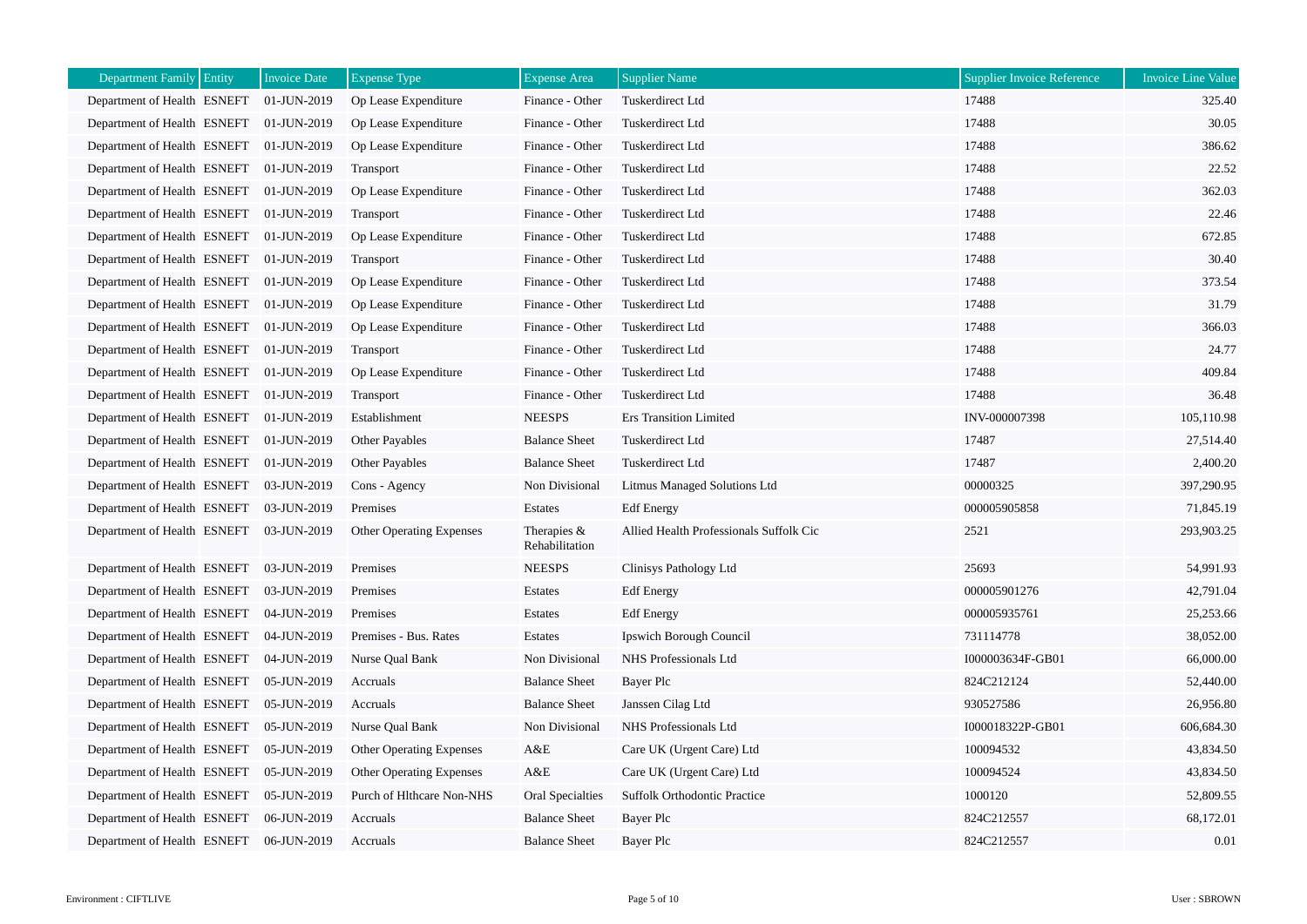| Entity<br><b>Department Family</b>      | <b>Invoice Date</b> | <b>Expense Type</b>          | <b>Expense Area</b>       | <b>Supplier Name</b>                  | <b>Supplier Invoice Reference</b> | <b>Invoice Line Value</b> |
|-----------------------------------------|---------------------|------------------------------|---------------------------|---------------------------------------|-----------------------------------|---------------------------|
| Department of Health ESNEFT             | 06-JUN-2019         | Accruals                     | <b>Balance Sheet</b>      | Roche Products Ltd                    | 1322090371                        | 30,926.40                 |
| Department of Health ESNEFT             | 06-JUN-2019         | Accruals                     | <b>Balance Sheet</b>      | Aah Pharm                             | 24669364Y                         | 32,349.12                 |
| Department of Health ESNEFT             | 06-JUN-2019         | Clinical Supplies & Services | <b>NEESPS</b>             | <b>Roche Diagnostics</b>              | 6571082410                        | 275,094.60                |
| Department of Health ESNEFT             | 06-JUN-2019         | Clinical Supplies & Services | <b>NEESPS</b>             | <b>Roche Diagnostics</b>              | 6571082404                        | 403,606.02                |
| Department of Health ESNEFT             | 06-JUN-2019         | Premises                     | Estates                   | Community Health Partnerships Ltd     | 0060110952                        | 34,319.23                 |
| Department of Health ESNEFT             | 06-JUN-2019         | Premises                     | Estates                   | Community Health Partnerships Ltd     | 0060110957                        | 26,767.73                 |
| Department of Health ESNEFT             | 06-JUN-2019         | Premises                     | Estates                   | Community Health Partnerships Ltd     | 0060110951                        | 149,301.48                |
| Department of Health ESNEFT             | 06-JUN-2019         | Accruals                     | <b>Balance Sheet</b>      | <b>Bayer Plc</b>                      | 824C212557(ESNEFT)                | 68,172.00                 |
| Department of Health ESNEFT             | 07-JUN-2019         | <b>Trade Payables</b>        | <b>Balance Sheet</b>      | NHS Supply Chain (101)                | 1010052640                        | 1,356.00                  |
| Department of Health ESNEFT             | 07-JUN-2019         | <b>Trade Payables</b>        | <b>Balance Sheet</b>      | NHS Supply Chain (101)                | 1010052640                        | 212,840.56                |
| Department of Health ESNEFT             | 07-JUN-2019         | <b>Trade Payables</b>        | <b>Balance Sheet</b>      | NHS Supply Chain (101)                | 1010052640                        | 86.23                     |
| Department of Health ESNEFT 07-JUN-2019 |                     | Other Operating Expenses     | Cancer<br>Performance     | <b>Chameleon Inf Mangmnt Services</b> | 3030-129                          | 25,975.00                 |
| Department of Health ESNEFT 07-JUN-2019 |                     | Premises                     | Estates                   | Corona Energy                         | 14085288                          | 34,291.93                 |
| Department of Health ESNEFT             | 07-JUN-2019         | Clinical Supplies & Services | <b>NEESPS</b>             | Sysmex UK Ltd                         | 3049148501                        | 32,266.81                 |
| Department of Health ESNEFT 07-JUN-2019 |                     | Other Operating Expenses     | A&E                       | Care UK (Urgent Care) Ltd             | 100094663                         | 43,834.50                 |
| Department of Health ESNEFT             | 07-JUN-2019         | Nurse Qual Agency            | Non Divisional            | NHS Professionals Ltd                 | I000018401P-GB01                  | 260,152.88                |
| Department of Health ESNEFT             | 10-JUN-2019         | Premises                     | Estates                   | Alliance Medical Ltd                  | Z15145                            | 50,641.20                 |
| Department of Health ESNEFT             | 11-JUN-2019         | Cons - Locum                 | <b>NEESPS</b>             | WEST SUFFOLK NHS FOUNDATION TRUST     | 0000415461                        | 35,063.81                 |
| Department of Health ESNEFT             | 11-JUN-2019         | Clinical Supplies & Services | Foot and Ankle<br>Surgery | De Soutter Medical Ltd                | 0000500207                        | 24,704.00                 |
| Department of Health ESNEFT             | 12-JUN-2019         | Premises                     | ICT - eHealth             | System C Healthcare Ltd               | 0000024255                        | 22,842.63                 |
| Department of Health ESNEFT             | 12-JUN-2019         | Premises                     | ICT - eHealth             | System C Healthcare Ltd               | 0000024256                        | 59,026.70                 |
| Department of Health ESNEFT             | 12-JUN-2019         | Clinical Supplies & Services | Medical Imaging           | <b>Alliance Medical Ltd</b>           | Z <sub>15146</sub>                | 72,011.44                 |
| Department of Health ESNEFT             | 12-JUN-2019         | Clinical Supplies & Services | Pathology                 | Alloga UK                             | SIN102635407                      | 11,029.20                 |
| Department of Health ESNEFT             | 12-JUN-2019         | Clinical Supplies & Services | Pathology                 | Alloga UK                             | SIN102635407                      | 55,146.00                 |
| Department of Health ESNEFT             | 12-JUN-2019         | Cons - Agency                | Non Divisional            | Litmus Managed Solutions Ltd          | 00000327                          | 279,140.70                |
| Department of Health ESNEFT             | 12-JUN-2019         | Capital                      | Capital Projects          | Mixbrow Construction Ltd              | 0000024351                        | 30,200.00                 |
| Department of Health ESNEFT             | 12-JUN-2019         | Capital                      | Capital Projects          | Mixbrow Construction Ltd              | 0000024351                        | 630.00                    |
| Department of Health ESNEFT             | 12-JUN-2019         | Nurse Qual Bank              | Non Divisional            | NHS Professionals Ltd                 | I000018455P-GB01                  | 483,076.92                |
| Department of Health ESNEFT             | 12-JUN-2019         | Capital                      | <b>Capital Projects</b>   | Philips UK & Ireland Ltd              | 7300311807                        | 99,600.00                 |
| Department of Health ESNEFT             | 13-JUN-2019         | Accruals                     | <b>Balance Sheet</b>      | Csl Behring UK Ltd                    | 994012949                         | 32,500.00                 |
| Department of Health ESNEFT             | 13-JUN-2019         | Capital                      | Capital Projects          | Cbc Computer Systems Ltd              | SIN049680                         | 60,585.00                 |
| Department of Health ESNEFT             | 13-JUN-2019         | <b>Trade Payables</b>        | <b>Balance Sheet</b>      | Hmrc                                  | 0839PJ00070190M02                 | 3,641,364.80              |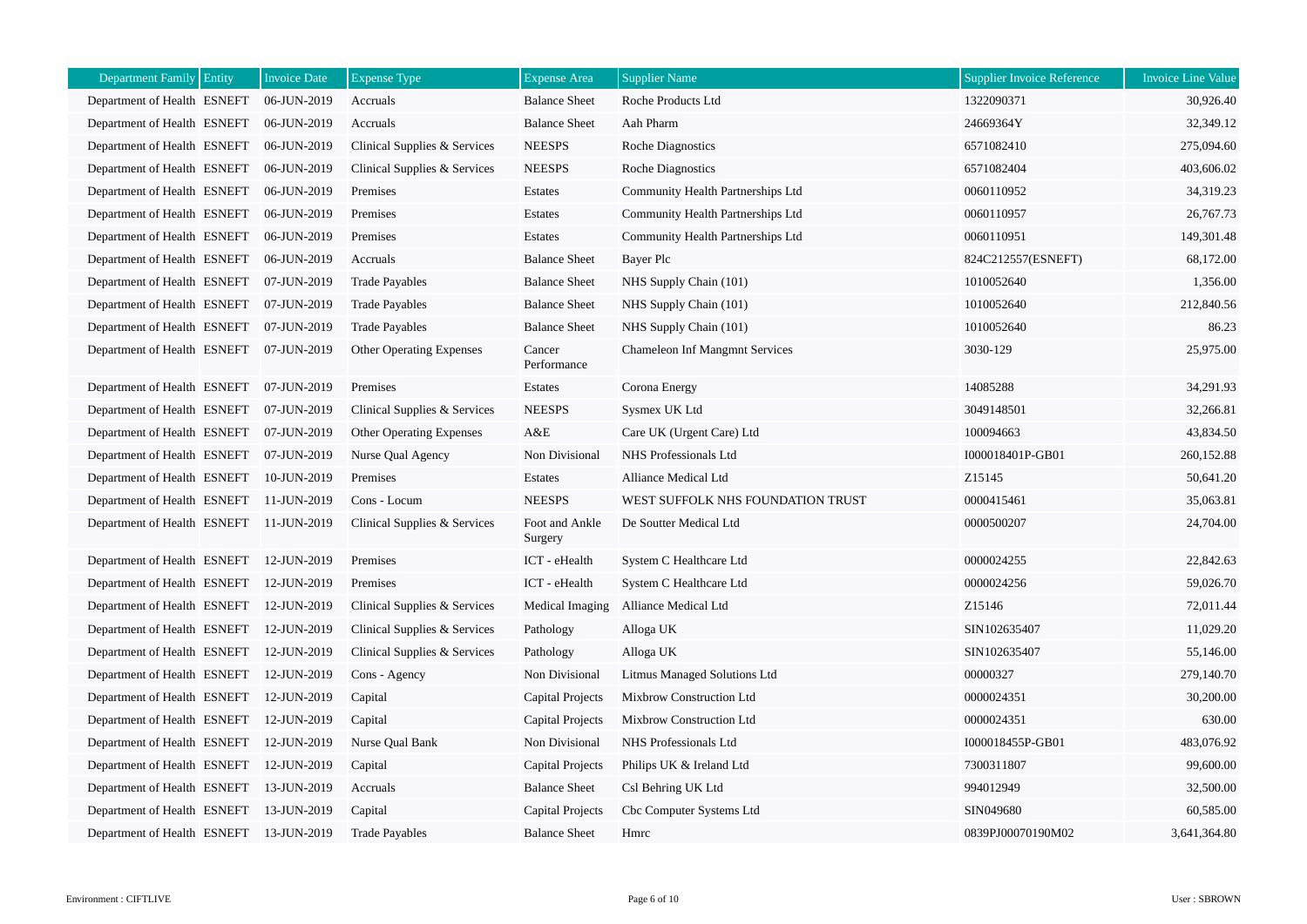| Department Family Entity    | <b>Invoice Date</b> | <b>Expense Type</b>             | <b>Expense Area</b>    | <b>Supplier Name</b>                           | <b>Supplier Invoice Reference</b> | <b>Invoice Line Value</b> |
|-----------------------------|---------------------|---------------------------------|------------------------|------------------------------------------------|-----------------------------------|---------------------------|
| Department of Health ESNEFT | 13-JUN-2019         | Other Payables                  | <b>Balance Sheet</b>   | Hmrc                                           | 0839PJ00070190M02                 | 87,667.00                 |
| Department of Health ESNEFT | 13-JUN-2019         | <b>Social Security Costs</b>    | <b>Balance Sheet</b>   | Hmrc                                           | 0839PJ00070190M02                 | 1,913,969.83              |
| Department of Health ESNEFT | 13-JUN-2019         | Social Security Costs           | <b>Balance Sheet</b>   | Hmrc                                           | 0839PJ00070190M02                 | 2,664,056.08              |
| Department of Health ESNEFT | 13-JUN-2019         | <b>Social Security Costs</b>    | <b>Balance Sheet</b>   | Hmrc                                           | 0839PJ00070190M02                 | $-133.57$                 |
| Department of Health ESNEFT | 13-JUN-2019         | <b>Social Security Costs</b>    | <b>Balance Sheet</b>   | Hmrc                                           | 0839PJ00070190M02                 | $-130,756.66$             |
| Department of Health ESNEFT | 13-JUN-2019         | <b>Social Security Costs</b>    | <b>Balance Sheet</b>   | Hmrc                                           | 0839PJ00070190M02                 | $-3,026.94$               |
| Department of Health ESNEFT | 13-JUN-2019         | Other Taxes Payable             | <b>Balance Sheet</b>   | Hmrc                                           | 0839PJ00070190M02                 | 129,986.00                |
| Department of Health ESNEFT | 13-JUN-2019         | Clinical Negligence             | Non Divisional         | NHS Litigation Authority                       | SICX/00144735                     | 2,356,535.70              |
| Department of Health ESNEFT | 13-JUN-2019         | <b>Other Operating Expenses</b> | Non Divisional         | <b>NHS</b> Litigation Authority                | SICX/00144736                     | 27,218.30                 |
| Department of Health ESNEFT | 13-JUN-2019         | Clinical Supplies & Services    | Medical Imaging        | Alliance Medical Ltd                           | AML-128664                        | 40,123.20                 |
| Department of Health ESNEFT | 14-JUN-2019         | Accruals                        | <b>Balance Sheet</b>   | Bayer Plc                                      | 824C213963                        | 52,440.00                 |
| Department of Health ESNEFT | 14-JUN-2019         | Establishment                   | Estates                | Bemrosebooth Paragon Ltd                       | 474212                            | 35,646.00                 |
| Department of Health ESNEFT | 14-JUN-2019         | Charges to Op Exp IFRS          | Estates                | Prospect Healthcare (Ipswich) Ltd              | 2019-43                           | 340,189.64                |
| Department of Health ESNEFT | 14-JUN-2019         | <b>Trade Payables</b>           | <b>Balance Sheet</b>   | NHS Supply Chain (101)                         | 1010057369                        | 3,229.07                  |
| Department of Health ESNEFT | 14-JUN-2019         | <b>Trade Payables</b>           | <b>Balance Sheet</b>   | NHS Supply Chain (101)                         | 1010057369                        | 201,095.30                |
| Department of Health ESNEFT | 14-JUN-2019         | <b>Trade Payables</b>           | <b>Balance Sheet</b>   | NHS Supply Chain (101)                         | 1010057369                        | 99.73                     |
| Department of Health ESNEFT | 14-JUN-2019         | Nurse Qual Agency               | Non Divisional         | NHS Professionals Ltd                          | I000018532P-GB01                  | 155,059.07                |
| Department of Health ESNEFT | 15-JUN-2019         | <b>Other Operating Expenses</b> | Finance -<br>Corporate | NHS Shared Business Services Limited           | 100071553                         | 40,534.09                 |
| Department of Health ESNEFT | 15-JUN-2019         | Purch of Hlthcare Non-NHS       | Ophthalmology          | Oaks Hospital                                  | IPS052019                         | 31,662.00                 |
| Department of Health ESNEFT | 17-JUN-2019         | Clinical Supplies & Services    | Pathology              | NHS Blood & Transplant                         | 880964                            | 114,049.91                |
| Department of Health ESNEFT | 17-JUN-2019         | Clinical Supplies & Services    | Pathology              | NHS Blood & Transplant                         | 880954                            | 120,014.35                |
| Department of Health ESNEFT | 17-JUN-2019         | Accruals                        | <b>Balance Sheet</b>   | Janssen Cilag Ltd                              | 930530916                         | 26,956.80                 |
| Department of Health ESNEFT | 17-JUN-2019         | Cons - Agency                   | Non Divisional         | Litmus Managed Solutions Ltd                   | 00000328                          | 214,086.38                |
| Department of Health ESNEFT | 17-JUN-2019         | Clinical Supplies & Services    | Pathology              | NHS Blood & Transplant                         | 880936                            | 61,499.07                 |
| Department of Health ESNEFT | 17-JUN-2019         | Clinical Supplies & Services    | Pathology              | NHS Blood & Transplant                         | 880927                            | 70,268.47                 |
| Department of Health ESNEFT | 18-JUN-2019         | Premises                        | Estates                | <b>Edf</b> Energy                              | 000005994893                      | 179,587.42                |
| Department of Health ESNEFT | 18-JUN-2019         | Clinical Supplies & Services    | Medical Imaging        | Siemens Financial Services Ltd                 | 220/19/0006518                    | 631.49                    |
| Department of Health ESNEFT | 18-JUN-2019         | Clinical Supplies & Services    |                        | Medical Imaging Siemens Financial Services Ltd | 220/19/0006518                    | 114,816.03                |
| Department of Health ESNEFT | 18-JUN-2019         | <b>Interest Expense</b>         | Capital Charges        | Department Of Health                           | RDE20171129/A(I0619)              | 25,452.58                 |
| Department of Health ESNEFT | 18-JUN-2019         | <b>Interest Expense</b>         | Capital Charges        | Department Of Health                           | RDE20181205/A(I0619)              | 80,093.84                 |
| Department of Health ESNEFT | 18-JUN-2019         | <b>Interest Expense</b>         | Capital Charges        | Department Of Health                           | RGQ20151201/A(I0619)              | 129,574.03                |
| Department of Health ESNEFT | 19-JUN-2019         | Clinical Supplies & Services    | <b>NEESPS</b>          | Public Health England                          | 6397860                           | 216,629.19                |
| Department of Health ESNEFT | 19-JUN-2019         | Clinical Supplies & Services    | <b>NEESPS</b>          | Public Health England                          | 6397860                           | 221,038.51                |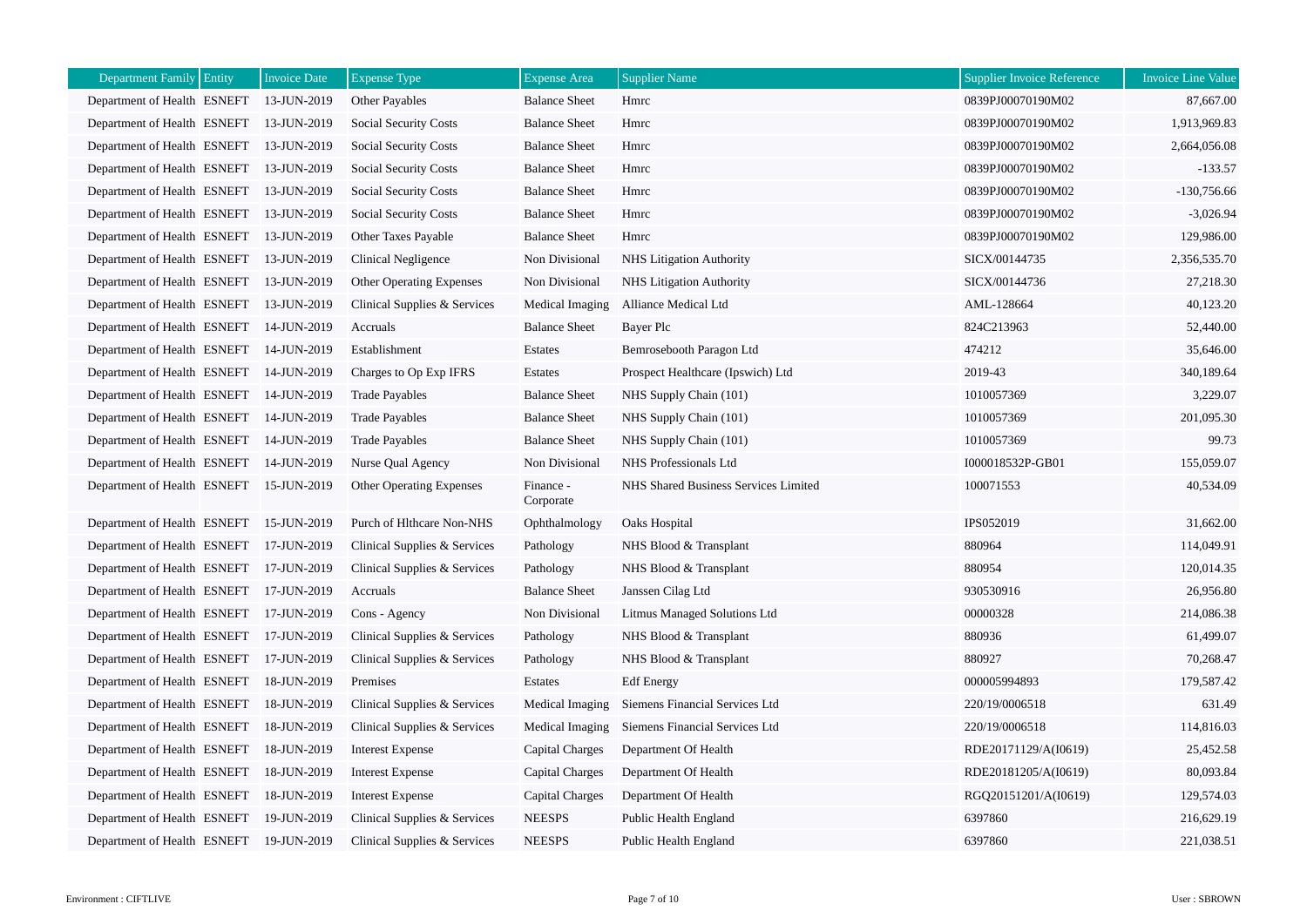| Department Family Entity                | <b>Invoice Date</b> | <b>Expense Type</b>          | <b>Expense Area</b>        | <b>Supplier Name</b>               | <b>Supplier Invoice Reference</b> | <b>Invoice Line Value</b> |
|-----------------------------------------|---------------------|------------------------------|----------------------------|------------------------------------|-----------------------------------|---------------------------|
| Department of Health ESNEFT             | 19-JUN-2019         | Clinical Supplies & Services | <b>NEESPS</b>              | Public Health England              | 6397860                           | 162,226.55                |
| Department of Health ESNEFT             | 19-JUN-2019         | Nurse Qual Bank              | Non Divisional             | NHS Professionals Ltd              | I000018582P-GB01                  | 443,867.34                |
| Department of Health ESNEFT             | 19-JUN-2019         | Capital                      | Capital Projects           | H & R Strood Contracts Ltd         | IN14113                           | 60,000.00                 |
| Department of Health ESNEFT             | 19-JUN-2019         | Capital                      | Capital Projects           | H & R Strood Contracts Ltd         | IN14110                           | 38,923.20                 |
| Department of Health ESNEFT             | 20-JUN-2019         | Accruals                     | <b>Balance Sheet</b>       | Bayer Plc                          | 824C215996                        | 120,612.00                |
| Department of Health ESNEFT 20-JUN-2019 |                     | Clinical Supplies & Services | Theatres &<br>Anaesthetics | Draeger Medical UK Ltd             | 918377412                         | 48,684.00                 |
| Department of Health ESNEFT             | 20-JUN-2019         | Capital                      | Capital Projects           | H & R Strood Contracts Ltd         | IN14112                           | 25,000.00                 |
| Department of Health ESNEFT             | 20-JUN-2019         | Capital                      | Capital Projects           | Colne Valley Building Services Ltd | 1470                              | 27,698.40                 |
| Department of Health ESNEFT 21-JUN-2019 |                     | Accruals                     | <b>Balance Sheet</b>       | Qualasept Ltd                      | PSI-0271269                       | 29,100.00                 |
| Department of Health ESNEFT 21-JUN-2019 |                     | Clinical Supplies & Services | Estates                    | NHS Supply Chain (201)             | 2010002680                        | 62,105.96                 |
| Department of Health ESNEFT 21-JUN-2019 |                     | Nurse Qual Agency            | Non Divisional             | NHS Professionals Ltd              | I000018670P-GB01                  | 176,374.53                |
| Department of Health ESNEFT 21-JUN-2019 |                     | Capital                      | Capital Projects           | H & R Strood Contracts Ltd         | IN14114                           | 59,040.00                 |
| Department of Health ESNEFT 21-JUN-2019 |                     | Premises                     | Estates                    | <b>Edf</b> Energy                  | 000006005203                      | 178,622.24                |
| Department of Health ESNEFT             | 24-JUN-2019         | Clinical Supplies & Services | Estates                    | NHS Supply Chain (201)             | 2010002706                        | 224,693.19                |
| Department of Health ESNEFT 24-JUN-2019 |                     | Premises                     | Medical Imaging            | Insignia Medical System Ltd        | 4007                              | 69,420.00                 |
| Department of Health ESNEFT 24-JUN-2019 |                     | Cons - Agency                | Non Divisional             | Litmus Managed Solutions Ltd       | 00000329                          | 197,034.62                |
| Department of Health ESNEFT             | 25-JUN-2019         | Accruals                     | <b>Balance Sheet</b>       | Csl Behring UK Ltd                 | 994013370                         | 32,500.00                 |
| Department of Health ESNEFT             | 25-JUN-2019         | Accruals                     | <b>Balance Sheet</b>       | Janssen Cilag Ltd                  | 930532934                         | 26,956.80                 |
| Department of Health ESNEFT             | 25-JUN-2019         | Clinical Supplies & Services | Estates                    | NHS Supply Chain (201)             | 2010002880                        | 15,692.10                 |
| Department of Health ESNEFT             | 25-JUN-2019         | Clinical Supplies & Services | Estates                    | NHS Supply Chain (201)             | 2010002880                        | 1,943.70                  |
| Department of Health ESNEFT             | 25-JUN-2019         | Clinical Supplies & Services | Estates                    | NHS Supply Chain (201)             | 2010002880                        | 1,943.70                  |
| Department of Health ESNEFT             | 25-JUN-2019         | Clinical Supplies & Services | Estates                    | NHS Supply Chain (201)             | 2010002880                        | 1,230.12                  |
| Department of Health ESNEFT             | 25-JUN-2019         | Clinical Supplies & Services | Estates                    | NHS Supply Chain (201)             | 2010002880                        | 2,319.90                  |
| Department of Health ESNEFT             | 25-JUN-2019         | Clinical Supplies & Services | Estates                    | NHS Supply Chain (201)             | 2010002880                        | 2,319.90                  |
| Department of Health ESNEFT             | 25-JUN-2019         | Clinical Supplies & Services | Estates                    | NHS Supply Chain (201)             | 2010002880                        | 1,468.21                  |
| Department of Health ESNEFT             | 25-JUN-2019         | Clinical Supplies & Services | Estates                    | NHS Supply Chain (201)             | 2010002880                        | 954.31                    |
| Department of Health ESNEFT             | 25-JUN-2019         | Clinical Supplies & Services | Estates                    | NHS Supply Chain (201)             | 2010002880                        | 1,197.00                  |
| Department of Health ESNEFT             | 25-JUN-2019         | Clinical Supplies & Services | Estates                    | NHS Supply Chain (201)             | 2010002880                        | 11,411.40                 |
| Department of Health ESNEFT             | 25-JUN-2019         | Clinical Supplies & Services | Estates                    | NHS Supply Chain (201)             | 2010002880                        | 1,077.30                  |
| Department of Health ESNEFT             | 25-JUN-2019         | Clinical Supplies & Services | Estates                    | NHS Supply Chain (201)             | 2010002880                        | 1,077.30                  |
| Department of Health ESNEFT             | 25-JUN-2019         | Clinical Supplies & Services | Estates                    | NHS Supply Chain (201)             | 2010002880                        | 1,077.30                  |
| Department of Health ESNEFT             | 25-JUN-2019         | Clinical Supplies & Services | Estates                    | NHS Supply Chain (201)             | 2010002880                        | 681.80                    |
| Department of Health ESNEFT             | 25-JUN-2019         | Clinical Supplies & Services | Estates                    | NHS Supply Chain (201)             | 2010002880                        | 3,283.20                  |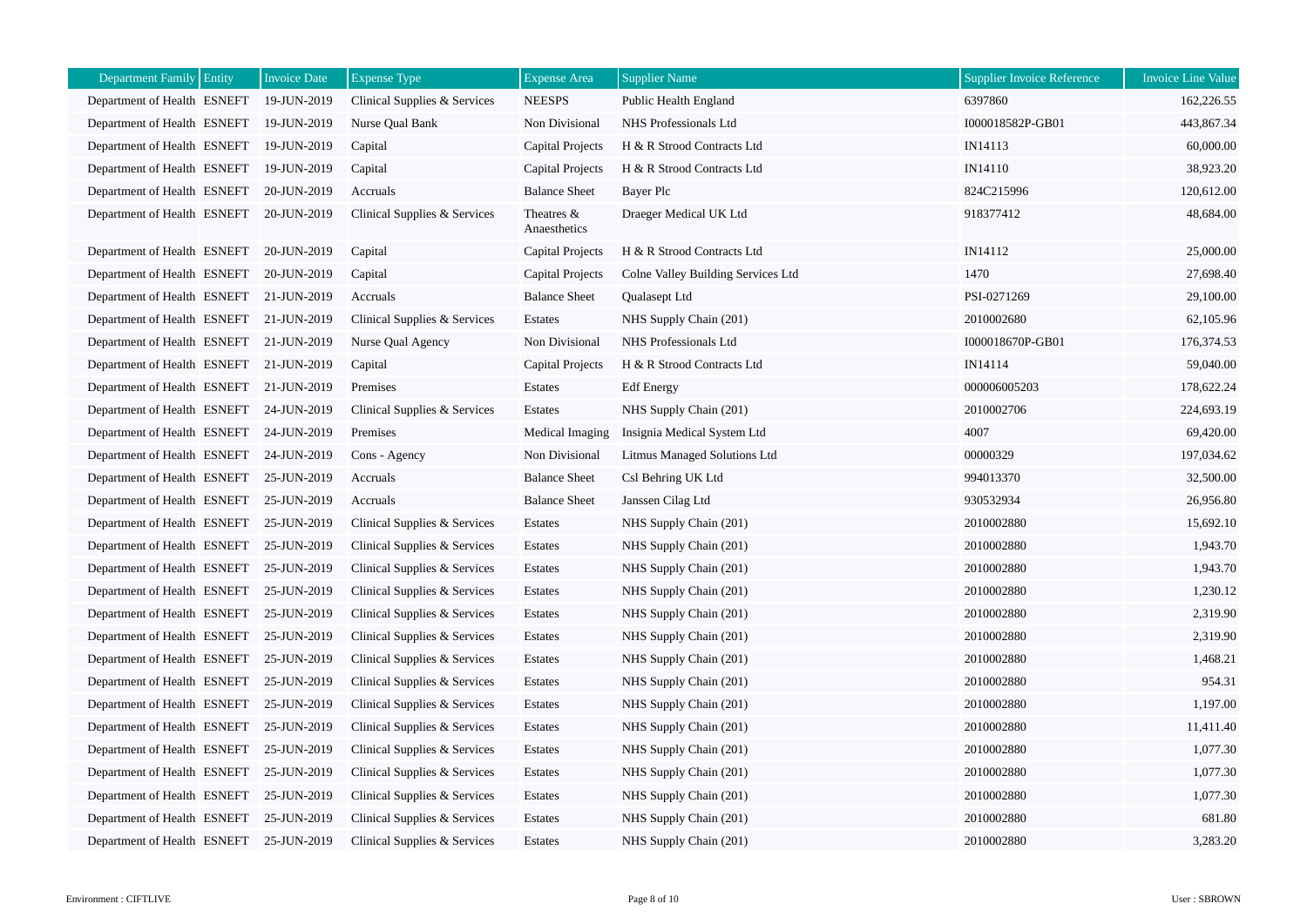| Department Family Entity                | <b>Invoice Date</b> | <b>Expense Type</b>             | <b>Expense Area</b>                  | <b>Supplier Name</b>              | Supplier Invoice Reference | <b>Invoice Line Value</b> |
|-----------------------------------------|---------------------|---------------------------------|--------------------------------------|-----------------------------------|----------------------------|---------------------------|
| Department of Health ESNEFT             | 25-JUN-2019         | Clinical Supplies & Services    | Estates                              | NHS Supply Chain (201)            | 2010002880                 | 5,665.80                  |
| Department of Health ESNEFT             | 25-JUN-2019         | Clinical Supplies & Services    | Estates                              | NHS Supply Chain (201)            | 2010002880                 | 3,585.76                  |
| Department of Health ESNEFT             | 25-JUN-2019         | Clinical Supplies & Services    | Estates                              | NHS Supply Chain (201)            | 2010002880                 | 15,692.10                 |
| Department of Health ESNEFT             | 25-JUN-2019         | Clinical Supplies & Services    | Estates                              | NHS Supply Chain (201)            | 2010002880                 | 15,692.10                 |
| Department of Health ESNEFT             | 25-JUN-2019         | Clinical Supplies & Services    | Estates                              | NHS Supply Chain (201)            | 2010002880                 | 19,043.70                 |
| Department of Health ESNEFT             | 25-JUN-2019         | Clinical Supplies & Services    | Estates                              | NHS Supply Chain (201)            | 2010002880                 | 96.02                     |
| Department of Health ESNEFT             | 25-JUN-2019         | Clinical Supplies & Services    | Estates                              | NHS Supply Chain (201)            | 2010002880                 | 163.02                    |
| Department of Health ESNEFT             | 25-JUN-2019         | Clinical Supplies & Services    | Estates                              | NHS Supply Chain (201)            | 2010002880                 | 163.02                    |
| Department of Health ESNEFT             | 25-JUN-2019         | Clinical Supplies & Services    | Estates                              | NHS Supply Chain (201)            | 2010002880                 | 163.02                    |
| Department of Health ESNEFT             | 25-JUN-2019         | Clinical Supplies & Services    | Estates                              | NHS Supply Chain (201)            | 2010002880                 | 163.02                    |
| Department of Health ESNEFT             | 25-JUN-2019         | Clinical Supplies & Services    | Estates                              | NHS Supply Chain (201)            | 2010002880                 | 103.18                    |
| Department of Health ESNEFT             | 25-JUN-2019         | Clinical Supplies & Services    | Estates                              | NHS Supply Chain (201)            | 2010002880                 | 872.10                    |
| Department of Health ESNEFT             | 25-JUN-2019         | Clinical Supplies & Services    | Estates                              | NHS Supply Chain (201)            | 2010002880                 | 872.10                    |
| Department of Health ESNEFT             | 25-JUN-2019         | Clinical Supplies & Services    | Estates                              | NHS Supply Chain (201)            | 2010002880                 | 513.71                    |
| Department of Health ESNEFT             | 25-JUN-2019         | Nurse Qual Bank                 | Non Divisional                       | NHS Professionals Ltd             | I000018717P-GB01           | 358,119.21                |
| Department of Health ESNEFT             | 25-JUN-2019         | Nurse Qual Bank                 | Non Divisional                       | NHS Professionals Ltd             | I000018717P-GB01           | 109,194.83                |
| Department of Health ESNEFT             | 25-JUN-2019         | Premises                        | Estates                              | Community Health Partnerships Ltd | 0060114053                 | 149,301.48                |
| Department of Health ESNEFT             | 25-JUN-2019         | Premises                        | Estates                              | Community Health Partnerships Ltd | 0060114059                 | 26,767.73                 |
| Department of Health ESNEFT             | 25-JUN-2019         | Premises                        | Estates                              | Community Health Partnerships Ltd | 0060114054                 | 34,319.23                 |
| Department of Health ESNEFT             | 25-JUN-2019         | Non Clinical Supplies           | Facilities                           | OCS Group UK Ltd                  | 5000368138                 | 39,476.74                 |
| Department of Health ESNEFT             | 26-JUN-2019         | Capital                         | Capital Projects                     | H & R Strood Contracts Ltd        | IN14118                    | 277,763.28                |
| Department of Health ESNEFT             | 27-JUN-2019         | Nurse Qual Agency               | Non Divisional                       | NHS Professionals Ltd             | I000018792P-GB01           | 146,612.01                |
| Department of Health ESNEFT 27-JUN-2019 |                     | Purch of Hlthcare Non-NHS       | Surgery &<br>Anaesthetic Div<br>Mgnt | Oaks Hospital                     | NEEC0719                   | 638,399.39                |
| Department of Health ESNEFT 27-JUN-2019 |                     | Premises                        | ICT - eHealth                        | Softcat Ltd                       | INV02277065                | 100,974.00                |
| Department of Health ESNEFT             | 27-JUN-2019         | Nurse Qual Agency               | Non Divisional                       | NHS Professionals Ltd             | I0000018792P-GB01          | 146,612.01                |
| Department of Health ESNEFT             | 28-JUN-2019         | <b>Other Operating Expenses</b> | HR - Services                        | NHS Professionals Ltd             | I000003738F-GB01           | 31,900.00                 |
| Department of Health ESNEFT             | 28-JUN-2019         | <b>Other Operating Expenses</b> | A&E                                  | Care UK (Urgent Care) Ltd         | 100096573                  | 43,834.50                 |
| Department of Health ESNEFT             | 28-JUN-2019         | <b>Trade Payables</b>           | <b>Balance Sheet</b>                 | NHS Supply Chain (101)            | 1010070578                 | 62.12                     |
| Department of Health ESNEFT             | 28-JUN-2019         | <b>Trade Payables</b>           | <b>Balance Sheet</b>                 | NHS Supply Chain (101)            | 1010070578                 | 196,830.30                |
| Department of Health ESNEFT             | 28-JUN-2019         | <b>Trade Payables</b>           | <b>Balance Sheet</b>                 | NHS Supply Chain (101)            | 1010070578                 | 2,728.21                  |
| Department of Health ESNEFT             | 28-JUN-2019         | Purch of Hlthcare Non-NHS       | Nephrology                           | <b>Baxter Healthcare Ltd</b>      | 19136426                   | 45,188.60                 |
| Department of Health ESNEFT 28-JUN-2019 |                     | Suspense                        | <b>Balance Sheet</b>                 | <b>Barclaycard Commercial</b>     | 5566771542851085M3         | 99,248.30                 |